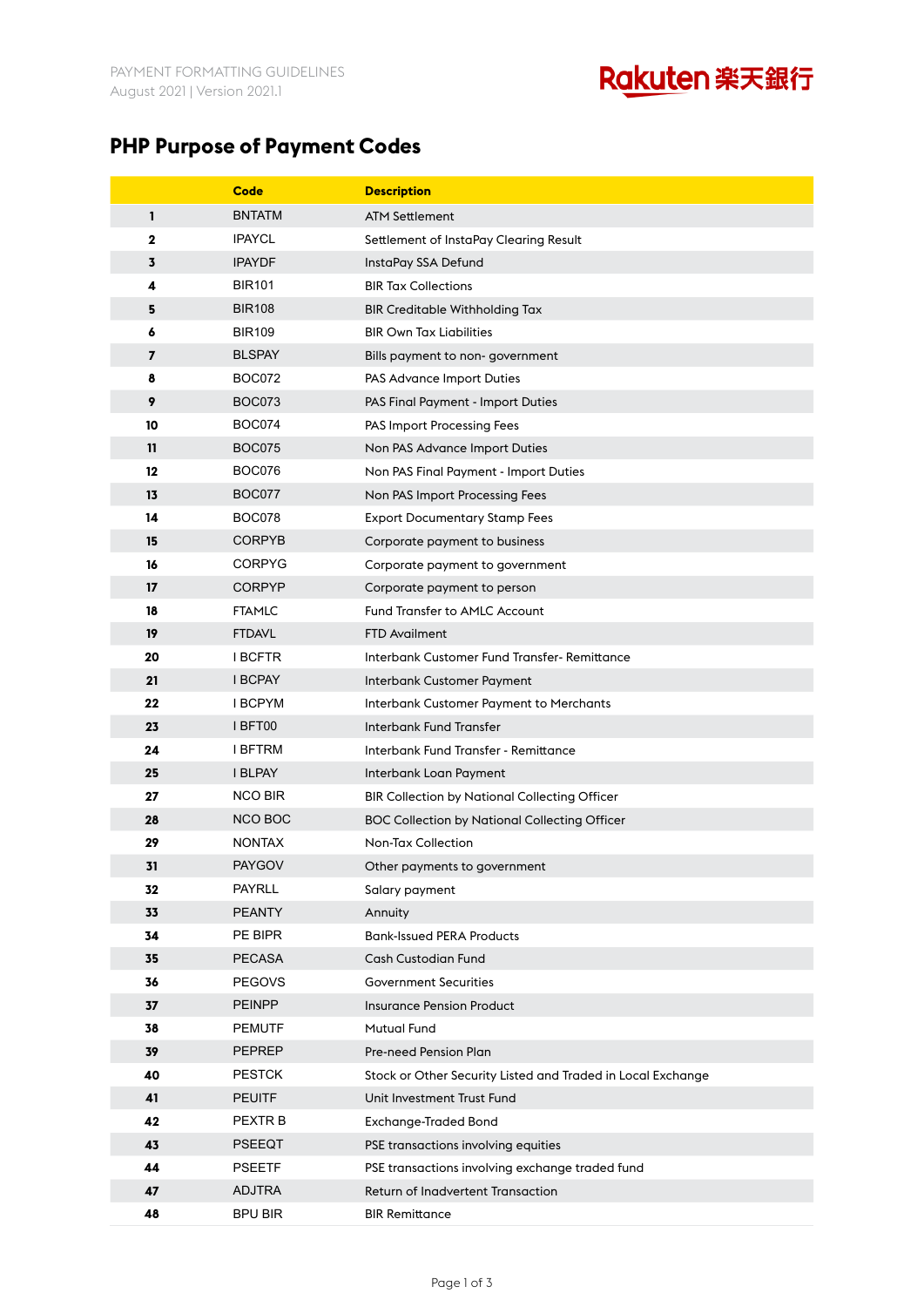## Rokuten 楽天銀行

|     | Code           | <b>Description</b>                                   |
|-----|----------------|------------------------------------------------------|
| 49  | <b>BPU BOC</b> | <b>BOC Remittance</b>                                |
| 50  | <b>BPUNCR</b>  | <b>BIR Collection by National Collecting Officer</b> |
| 51  | <b>BPUTRA</b>  | Interbank Transaction                                |
| 52  | <b>DEM BIR</b> | <b>BIR Remittance</b>                                |
| 53  | <b>DEM BOC</b> | <b>BOC Remittance</b>                                |
| 54  | <b>DEMNCC</b>  | <b>BOC Collection by National Collecting Officer</b> |
| 55  | <b>DEMNCR</b>  | <b>BIR Collection by National Collecting Officer</b> |
| 56  | <b>DEMREG</b>  | Interbank Transaction                                |
| 57  | <b>DEMSET</b>  | <b>Interbank Transaction</b>                         |
| 61  | <b>REV BIL</b> | Reverse Phi IPaSS Billing Fees                       |
| 64  | <b>BEG BAL</b> | <b>Account Beginning Balance</b>                     |
| 65  | <b>BSPADC</b>  | <b>BSP Collection Adjustment</b>                     |
| 68  | <b>BSPDIS</b>  | <b>BSP Disbursement</b>                              |
| 69  | <b>BSPFFT</b>  | <b>BSP Fund Transfer</b>                             |
| 70  | <b>BSPINP</b>  | <b>BSP Interest Payments</b>                         |
| 71  | <b>DLCADJ</b>  | <b>Adjustment of Transactions</b>                    |
| 73  | <b>DLCAVL</b>  | Peso Availment                                       |
| 77  | <b>DLCREV</b>  | Reversal of Payment                                  |
| 79  | <b>FMSSFT</b>  | <b>FMOSS Fund Transfer</b>                           |
| 80  | <b>GSPURC</b>  | <b>GS Purchase</b>                                   |
| 81  | <b>GSREPO</b>  | GS Repo                                              |
| 82  | I BRDFD        | <b>IBRD Fund Transfer</b>                            |
| 83  | <b>J BICFD</b> | <b>JBIC Fund Transfer</b>                            |
| 85  | <b>FTDMAT</b>  | FTD Maturity                                         |
| 86  | <b>FTDPEN</b>  | <b>FTD Penalty</b>                                   |
| 87  | <b>FTDPRE</b>  | <b>FTD Pre-termination Availment</b>                 |
| 88  | G4P BSP        | Government Securities BSP Purchase Treasury Bills    |
| 89  | G4PTRS         | Government Securities Trust Purchase Treasury Bills  |
| 90  | G4S BSP        | Government Securities BSP Sale Treasury Bills        |
| 91  | G4STRS         | Government Securities Trust Sale Treasury Bills      |
| 92  | G6P BSP        | Government Securities BSP Purchase Treasury Bonds    |
| 93  | G6PTRS         | Government Securities Trust Purchase Treasury Bonds  |
| 94  | G6S BSP        | Government Securities BSP Sale Treasury Bonds        |
| 95  | G6STRS         | Government Securities Trust Sale Treasury Bonds      |
| 96  | <b>CASHDP</b>  | Cash Deposit                                         |
| 97  | <b>CASHRC</b>  | <b>Cash Receipts</b>                                 |
| 98  | <b>CURRET</b>  | <b>Currency Retirement</b>                           |
| 101 | <b>FXDEPO</b>  | <b>FX Deposit</b>                                    |
| 102 | <b>MNYCTR</b>  | Money Counter                                        |
| 103 | <b>MUTCLM</b>  | <b>Mutilated Claim</b>                               |
| 104 | <b>RETCHK</b>  | <b>Returned Checks</b>                               |
| 122 | WIDMLA         | Cash Withdrawal BSP Manila                           |
| 129 | <b>ILFEXT</b>  | <b>Extended ILF</b>                                  |